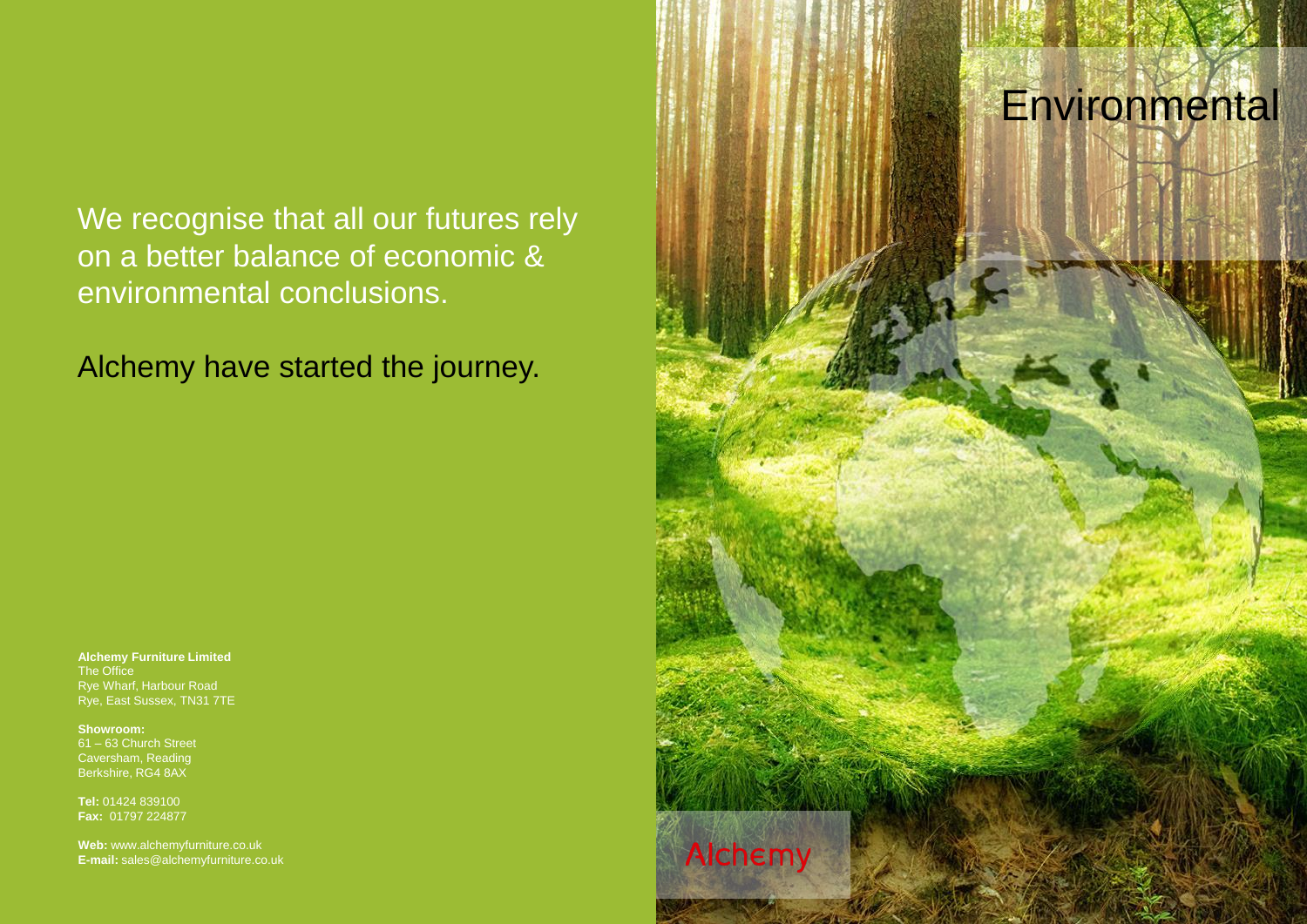We recognise that all our futures rely on a better balance of economic & environmental conclusions. We have placed this philosophy at the heart of our business ethos.

We must develop product & distribution channels that only consume long term sustainable resources & leave the lightest possible footprint on our world.

How have we started the journey?



### Intelligent Design

Our customers asked for a more cost effective bench system. We took our successful Evoly bench system & using our experience & the latest stress analysis CAD software came up with the essence of what a bench should be. Analysing material gauge & cross section, component geometry, production & installation efficiency the Essence bench system was born.

Intelligent design creates a better balance of economic & environmental conclusions.

Wonderful I here you say, another system cheaper than the one before but further analysis of Essence illustrates our intelligent design philosophy & value engineered approach.

- 55% less steel components than Evolv
- 32% material saving over Evolv
- 25% faster installation time then Evolv
- No pre delivery sub assemblies 100% relocatable & recyclable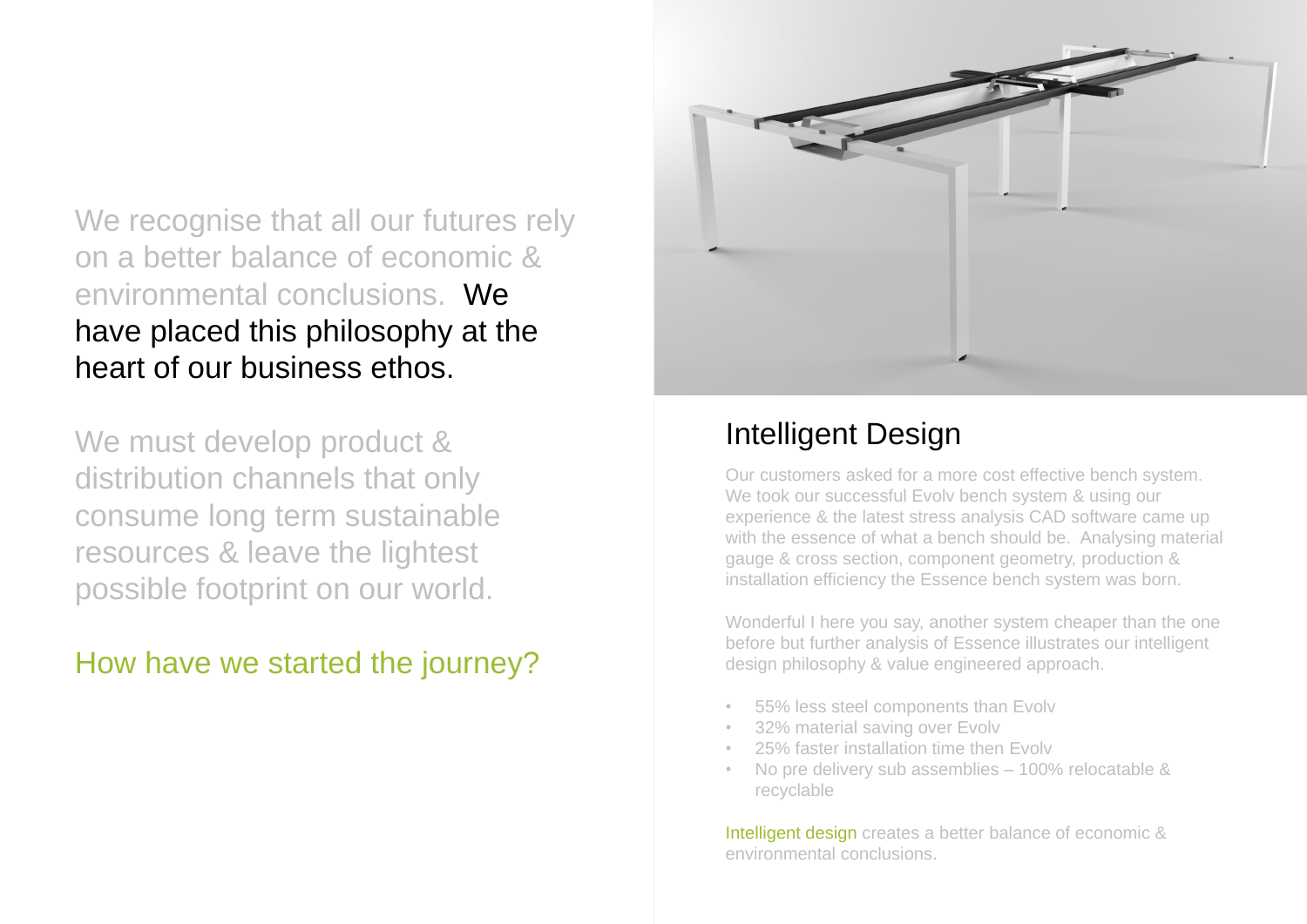### Intelligent Supply Chain



## In 2016 we closed down our Far East manufacturing supply chain. Our products are UK manufactured

Our products are made to order reducing obsolete stock. We have very low levels of reject work ensuring we maximise the effective use of resource

We offer a site installation service so that product is installed to the highest standards reducing damage & returns.

We compile orders in our Rye warehouse & palletise components to almost eradicate the use of cardboard & reliance on others to dispose of packaging materials ethically.

We use distribution partners who are able to supply the correct vehicle for the delivery size. They also utilise the delivery run for their other clients ensuring vehicles do not return empty.